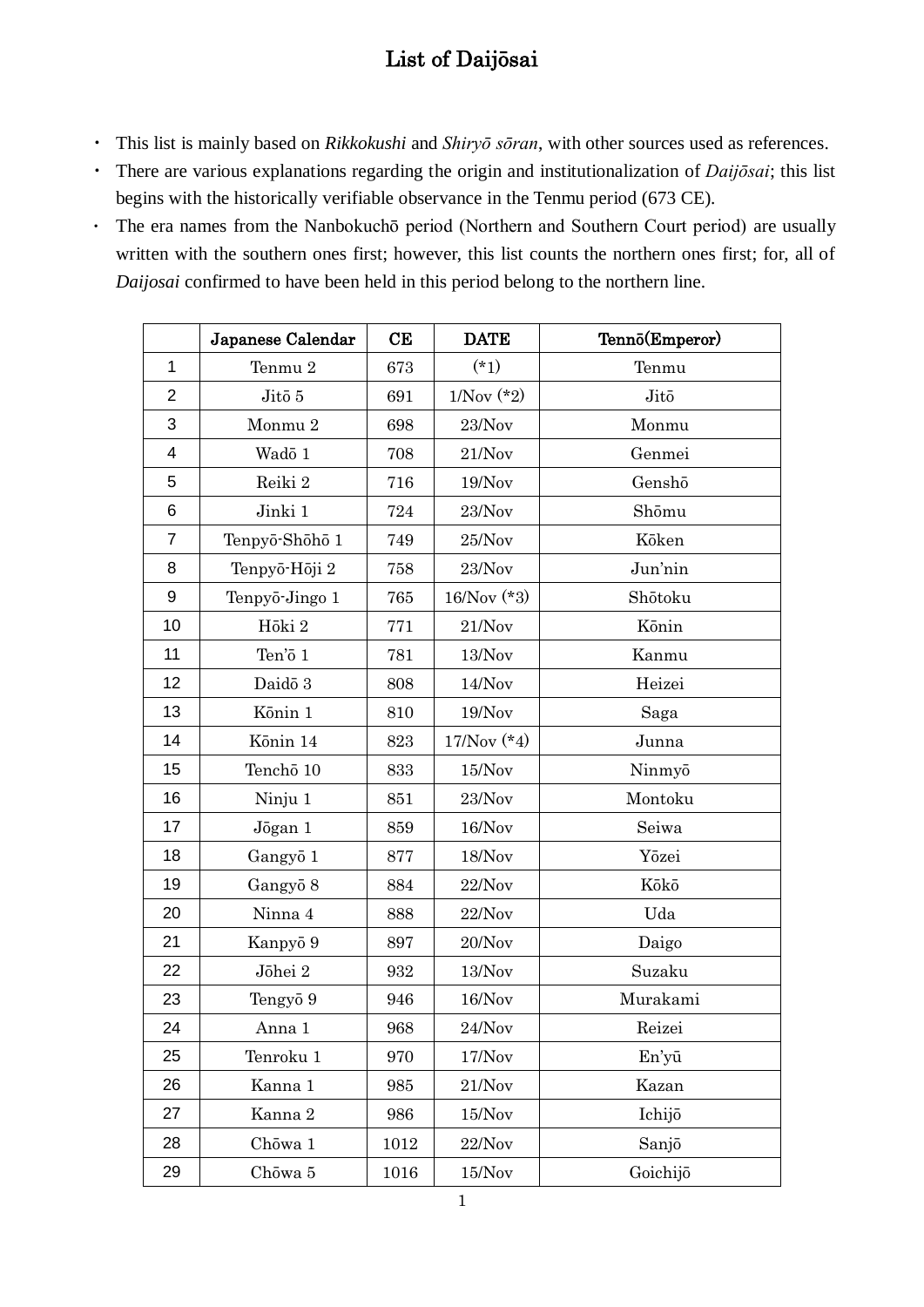| 30 | Chogen 9                            | 1036 | 17/Nov        | Gosuzaku                  |
|----|-------------------------------------|------|---------------|---------------------------|
| 31 | Eishō 1                             | 1046 | 15/Nov        | Goreizei                  |
| 32 | Jiryaku 4                           | 1068 | 22/Nov        | Gosanjō                   |
| 33 | Jōhō 1                              | 1074 | 21/Nov        | Shirakawa                 |
| 34 | Kanji 1                             | 1087 | 19/Nov        | Horikawa                  |
| 35 | Tennin 1                            | 1108 | 21/Nov        | Toba                      |
| 36 | Hōan 4                              | 1123 | 18/Nov        | Sutoku                    |
| 37 | Kōji 1                              | 1142 | 15/Nov        | Konoe                     |
| 38 | Kyūju 2                             | 1155 | 23/Nov        | Goshirakawa               |
| 39 | Heiji 1                             | 1159 | 23/Nov        | Nijō                      |
| 40 | Nin'an 1                            | 1166 | 15/Nov        | Rokujō                    |
| 41 | Nin'an 3                            | 1168 | 22/Nov        | Takakura                  |
| 42 | Juei 1                              | 1182 | 24/Nov        | Antoku                    |
| 43 | Genryaku 1                          | 1184 | $18/Nov$ (*5) | Gotoba                    |
| 44 | Kenkyū 9                            | 1198 | 22/Nov        | Tsuchimikado              |
| 45 | Kenryaku 2                          | 1212 | 13/Nov        | Juntoku                   |
| 46 | $J\bar{o}'\bar{o}$ 1                | 1222 | 23/Nov        | Gohorikawa                |
| 47 | Katei 1                             | 1235 | 20/Nov        | Shijō                     |
| 48 | Ninji 3                             | 1242 | 13/Nov        | Gosaga                    |
| 49 | Kangen 4                            | 1246 | 24/Nov        | Gofukakusa                |
| 50 | Bun'ō 1                             | 1260 | 16/Nov        | Kameyama                  |
| 51 | Bun'ei 11                           | 1274 | 19/Nov        | Gouda                     |
| 52 | $\rm Sh\bar{o}$ $\rm\bar{o}$ $\rm1$ | 1288 | 22/Nov        | Fushimi                   |
| 53 | Einin 6                             | 1298 | 20/Nov        | Gofushimi                 |
| 54 | Shōan 3                             | 1301 | 20/Nov        | Gonijō                    |
| 55 | Engyō 2                             | 1309 | 24/Nov        | Hanazono                  |
| 56 | Bunpō 2                             | 1318 | 22/Nov        | Godaigo                   |
| 57 | Shōkei 1 / Genkō 2                  | 1332 | 13/Nov        | Kögon(Northern Court)     |
| 58 | Ryakuō 1 / Engen 3                  | 1338 | 19/Nov        | Kōmyō(Northern Court)     |
| 59 | Bunwa 3 / Shōhei 9                  | 1354 | 16/Nov        | Gokōgon(Northern Court)   |
| 60 | Eiwa 1 / Tenju 1                    | 1375 | 23/Nov        | Goen'yū(Northern Court)   |
| 61 | Eitoku 3 / Kōwa 3                   | 1383 | 16/Nov        | Gokomatsu(Northern Court) |
| 62 | Ōei 22                              | 1415 | 21/Nov        | Shōkō                     |
| 63 | Eikyō 2                             | 1430 | 18/Nov        | Gohanazono                |
| 64 | Bunshō 1                            | 1466 | 18/Dec        | Gotsuchimikado            |
| 65 | Jōkyō 4                             | 1687 | 16/Nov        | Higashiyama               |
| 66 | Genbun 3                            | 1738 | 19/Nov        | Sakuramachi               |
| 67 | Kan'en 1                            | 1748 | 17/Nov        | Momozono                  |
| 68 | Meiwa 1                             | 1764 | 8/Nov         | Gosakuramachi             |